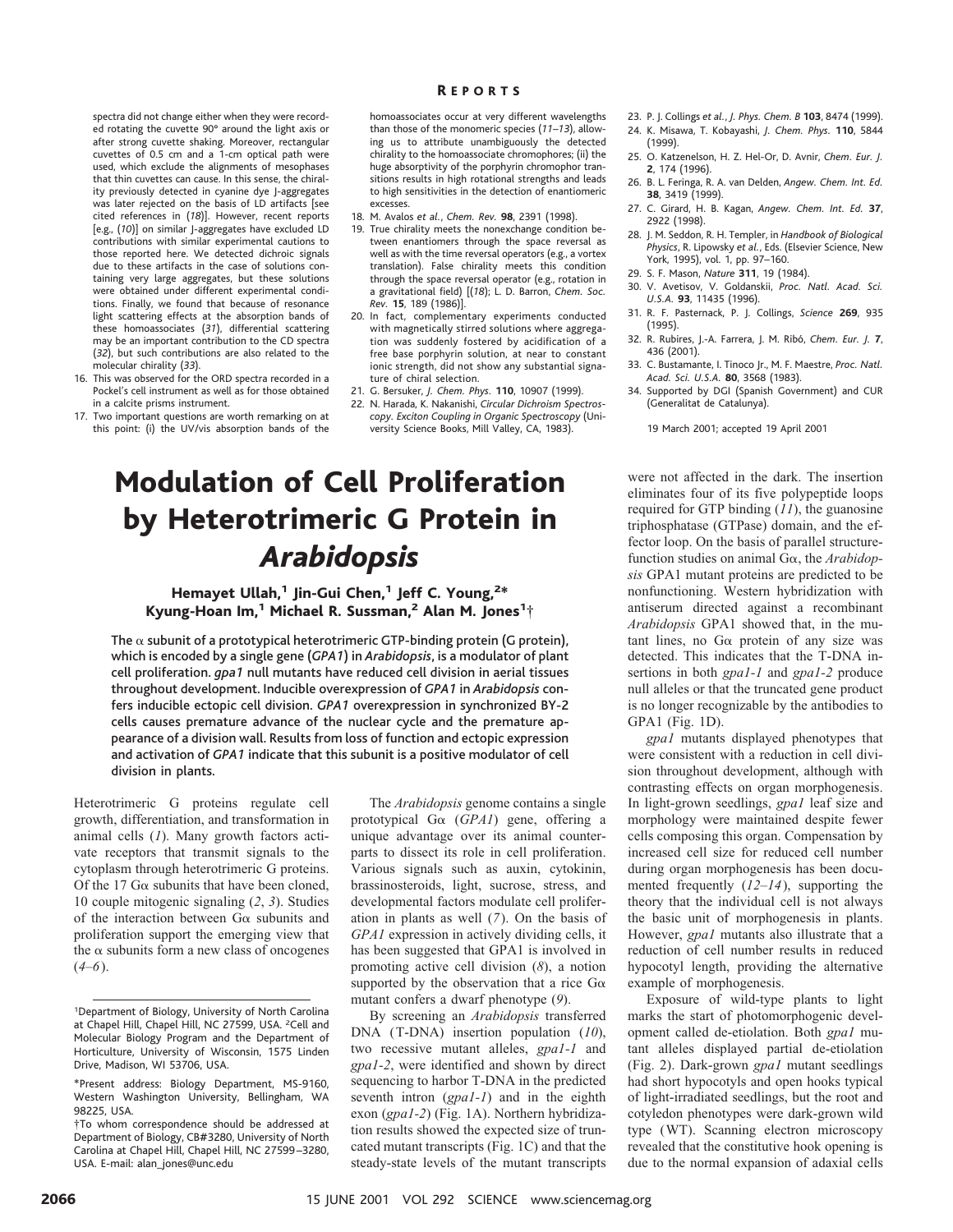of the *gpa1-1* mutant (Fig. 2, compare C and D).

The short hypocotyl of *gpa1* seedlings was due to a reduced number of elongating cells (Fig. 3), indicating impaired cell division. *gpa1* mutants have about 10 hypocotyl cells (Fig. 3A), compared with the typical 20 cells of the WT (Fig. 3B). The number of hypocotyl cells is established during embryogenesis, whereas hypocotyl length after germination is established almost exclusively by cell elongation (*15*). Maximum cell lengths in *gpa1* mutants were normal, and no additional compensating cells were observed in the hook region (Fig. 2C).

Normal leaf morphogenesis is driven by cell division and expansion. Division begins at the apex of the primordium and moves basipetally ahead of a wave of cell expansion to drive the major increase in leaf area. Additional cell divisions within intercalary meristems influence leaf shape. Epidermal leaf cells of 3-week-old *gpa1* mutants are significantly larger and fewer at all positions examined in the leaf (Fig. 3E). This increase in cell expansion compensates the reduction in cell division in the *gpa1* mutants. The *gpa1* mutants exhibit a *rotundifolia*-like (*16*) leaf shape when grown in light (Fig. 3C). *Rotundifolia* encodes cytochrome P450, which might be involved in brassinosteroid synthesis (*17*). We have found that *gpa1* mutants have reduced brassinolide responsiveness (*18*), consistent with the phenotype of *rotundifolia*.

To visualize the deduced decrease in cell division, we analyzed a mitotic reporter (*19*, *20*) in the *gpa1* background. β-Glucuronidase (GUS) staining of both the apical meristems and basal cells of the first leaf was markedly reduced in *gpa1* mutants compared with controls (Fig. 4). Because overall leaf expansion was slightly faster in *gpa1* seedlings, comparisons were made to wild-type seedlings that were both developmentally (5-day-old) and chronologically (4-day-old) the same as *gpa1* expanding leaves. Although the normal basal pattern of division in the control leaves was apparent as a discrete and intense wave of staining, this pattern was not observed in developing *gpa1* leaves. Instead, weak and diffuse GUS staining in aerial tissues was consistently found. The most likely explanation of this result is that  $G_1$  of the nuclear cycle is lengthened in *gpa1* cells. As expected, owing to a lack of a root phenotype, GUS staining in *gpa1* roots was consistently similar to GUS staining in WS roots, indicating that  $G\alpha$  does not regulate proliferation in root meristems. Therefore, we view  $G\alpha$  as an intermediate signal element integrating signals that modulate cell division. Signals modulating division are necessarily different between root and shoot cell types (*21*).

Inducible, ectopic expression of *GPA1* in

*Arabidopsis* conferred inducible, ectopic cell division in multiple organs. Three homozygous lines transformed with *GPA1* under the control of a dexamethasone (dex)-inducible promoter showed distinctive phenotypes only

**Fig. 1.** *GPA1* insertion mutants. (A) T-DNA<br>insertion sites in insertion sites in *GPA1*. LB, T-DNA left border; RB, T-DNA right border. Gray vertical boxes represent exons. The binding domain for the  $G_{\beta}$  and  $G_{\gamma}$  subunits is indicated by the horizontal black box at the  $NH<sub>2</sub>$ terminus. Black ovals above exons indicate the position of the polypeptide loops for<br>GTP binding. The GTP binding. white oval is the putative fifth loop for GTP binding. The white horizontal box at the COOH-terminus represents the position of

after exposure to dex, whereas control plants did not display a dex-dependent phenotype (Fig. 5). The induced phenotypes showed medium to severe reduction in growth (Fig. 5, B and C) that correlated with the level of



the putative receptor interaction domain. The asterisk represents Switch 1 of the GTPase domain, and the effector loop. The horizontal hatched box is Switch II. The T-DNA insert is not drawn to scale. Bar, 200 base pairs (bp). (**B**) Southern blot analysis with a genomic polymerase chain reaction product generated from the 3<sup>'</sup> region of *GPA1*. The indicated lanes contain 10  $\mu$ g of Spe I–digested genomic DNA from wild-type seedlings (lane 1), and seedlings heterozygous at *gpa1-1* (lane 2), homozygous at *gpa1-1* (lane 3), heterozygous at *gpa1-2* (lane 4), and homozygous at *gpa1-2* (lane 5). (C) Northern blot analysis. The indicated lanes contain 20 µg of total RNA from WT (lane 1), *gpa1-1* (lane 2), and *gpa1-2* (lane 3) plants grown for 2 days in dark. A *GPA1* cDNA (*8*) was used as hybridization probe. The mutants show truncated transcripts, as expected from their T-DNA insertion site. (D) Immunoblot analysis. Membrane proteins ( $20 \mu g$ ) were extracted from 1-weekold, dark-grown seedlings as indicated and subjected to immunoblot analysis with a polyclonal antiserum against recombinant GPA1 as described (*32*).



 $88 +/- 17.0$ 

 $92 + 11.0$ 

 $3.67 +/- 0.18$ 

 $3.84 + / -0.12$ 

 $17.08 +/- 1.19$ 

 $17.27 + 0.65$ 

of wild-type, and mutant, 2-day-old seedlings. Wild-type and mutant seedlings were grown in the dark for 2 days on  $0.5 \times$  MS salts (pH 5.7), 0.8% agar, 1% sucrose plates. Wild type (middle), *gpa1-1* and *gpa1-2* (right). Bar, 1.5 mm. (**B**) Effect of T-DNA insertion on the hypocotyl and root length, degree of hook opening, and cotyledon area. Standard error of the mean is based on a minimum of 10 seedlings. Closed hooks were treated as having zero degree of opening. (**C** and **D**) Scanning electron micrograph at the hook region of *gpa1-1* (C) and wild type (D). Bar, 25  $µm.$ 

**Fig. 2.** (**A**) Morphology

www.sciencemag.org SCIENCE VOL 292 15 JUNE 2001 2007 2007

 $3.1 +/- 0.46$ 

 $2.8 +/- 0.39$ 

 $qpa1-1$ 

 $qpa1-2$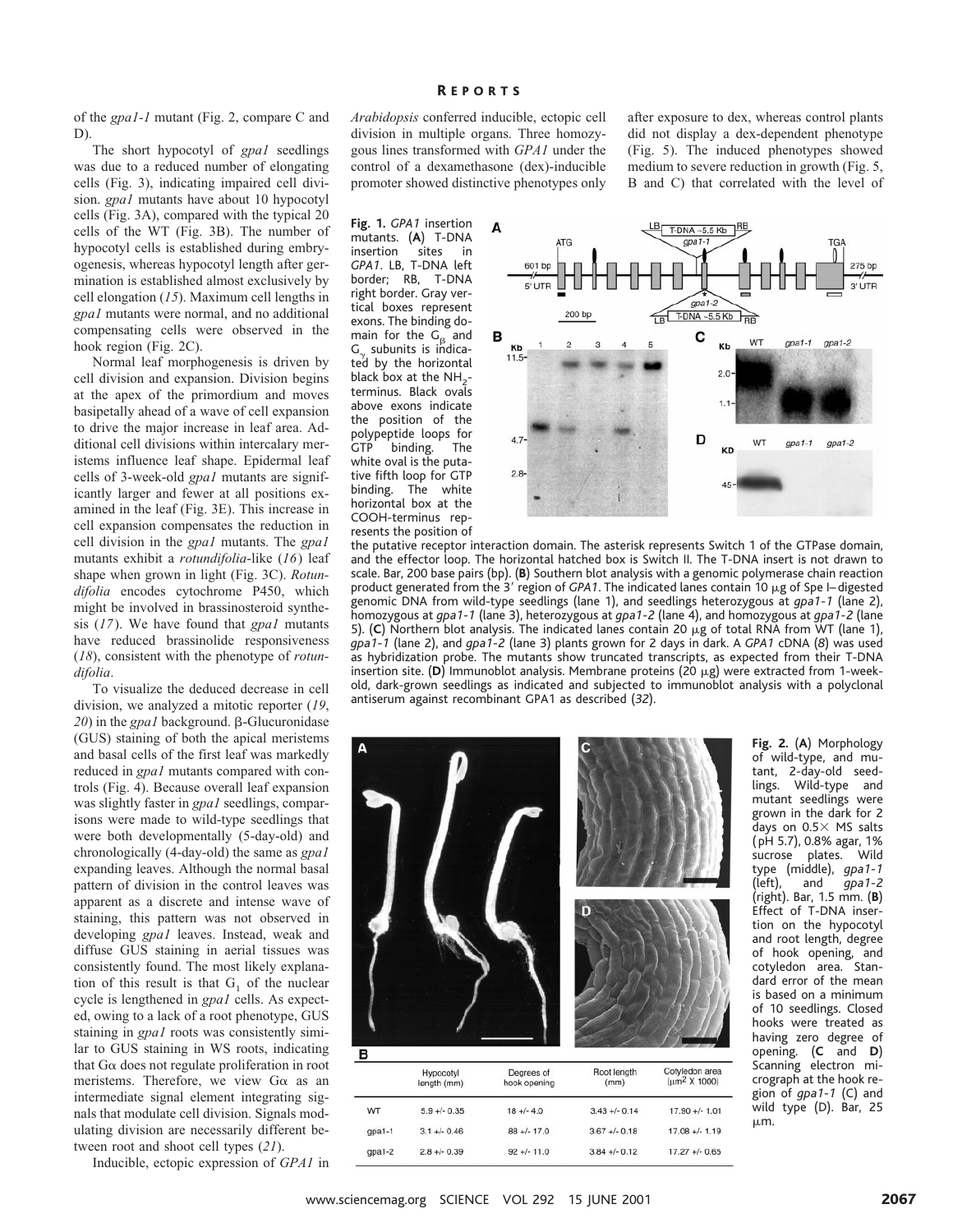*GPA1* expression. Each phenotype could be explained by ectopic cell division. This is most evident in the shoot epidermis, where ectopic division planes and decreased cell area in leaves overexpressing *GPA1* are abundant (Fig. 5, H to K). Furthermore, overexpression of *GPA1* led to excessive cell division in meristematic regions, as well as initiation of adventitious meristems (Fig. 5D).

To determine more precisely how GPA1 modulates cell division, we expressed *Arabidopsis GPA1* in synchronized tobacco BY-2 cells (line designated GOX1). The DNA content was measured in synchronized cells 6 hours later, after cells were released from aphidicolin-induced arrest [Web fig. 1, A and B (*22*)]. The addition of auxin shifts the percentage of control cells in  $G_2$  from 15 to 60% during this time; however, synchronized GOX1 cells advance to the maximum  $G<sub>2</sub>$ percentage in the absence of auxin. Furthermore, whereas synchronized control cells had not synthesized a cell plate 24 hours after release from aphidicolin inhibition, 50% of GOX1 cells showed a nascent cell plate during this time [Web fig. 1, C and D (*22*)]. The auxin-induced advance in nuclear cycle was also demonstrated by increased [3H]thymidine incorporation in control cells [Web fig. 1E (*22*)]. The results indicate that overexpression of *GPA1* leads to increased cell division by shortening  $G_1$ , consistent with the lengthened  $G_1$  phase predicted by the behavior of the loss-of function mutants. Additional support for a role for GPA1 in modulating cell division is shown with the use of Mas7, an activator of  $G\alpha$ . The addition of Mas7, but not the inactive analog Mas17, markedly increased DNA synthesis in control cells, consistent with the *Arabidopsis* and BY-2 *GPA1* overexpression data [Web fig. 1 (*22*)].

In mammals, the  $\beta\gamma$  subunit of heterotrimeric G proteins also triggers cell proliferation, but indirectly, by way of the mitogenactivated protein kinase (MAPK) pathway (*1*, 2,  $23-25$ ). Because Gβ $γ$  does not change conformation upon binding to  $Ga(26, 27)$ , its downstream actions are solely dependent on Ga activation and subsequent dissociation of the heterotrimeric complex (*24*). One interpretation of the current results is that a plant  $G\beta$  modulates cell division because activation of G $\alpha$  releases sequestration of G $\beta\gamma$ subunits in the cell. Therefore, a possible consequence of Ga overexpression could manifest its phenotype on a MAPK pathway regulated by the  $G\beta\gamma$  subunits. Signal transduction by auxin, a prominent modulator of plant cell division and elongation, appears to use a MAPK pathway. Activation of the MAPK cascade suppresses auxin signal transduction (*28*), and therefore the partial inhibition of cell division in *gpa1* plants might result from  $G\beta\gamma$  suppression of a



**Fig. 3.** Reduced cell division in developing hypocotyls and leaves. (**A**) Hypocotyl cell sizes of WT (WS ecotype) and *gpa1* mutants grown for 2 days in the dark. Seedlings were cleared in chloral hydrate and observed by Nomarski microscopy. (**B**) Cell size as a function of the position along the hypocotyls as shown in (A) were measured with NIH Image 1.61 software. (**C**) Light phenotype of 3-week-old WT and *gpa1* mutant leaves. Numbers above the panel indicate the leaf area (in mm2). (**D**) Schematic diagram showing leaf positions used to measure cell sizes. (**E**) Average cell sizes from areas indicated in (D) measured as described for (B) with epidermal peel of 3-week-old leaves. Open bar, *gpa1-1*; black bar, WT; gray bar, *gpa1-2*. Error bars represent the SEM of size using at least 50 nypocotyl (B) and epidermal (E) cells from six plants.



**Fig. 4.** Histochemical staining showing GUS activity in WT and *gpa1* plants containing the mitotic reporter cyc1At-CDB-GUS. (**A**) WT cyc1At-CDB-GUS plants. (**B**) cyc1At-CDB-GUS plants in *gpa1-1* background. (**C**) cyc1At-CDBGUS plants in *gpa1-2* background. Bar (A to C), 1 mm. Dark-grown seedlings (A to C) are 4 days old. Arrows indicate the first leaf and apical root and shoot meristems. (**D** and **E**) Higher magnification of meristem and expanding leaf of a 4-day-old (D) and 5-day-old WT (E) cyc1At-CDB-GUS. (**F**) *gpa1-1*, 2-day-old plant shown in (B). (**G**) *gpa1-2*, 2-day-old plant shown in (C). Bar (D to G), 10  $\mu$ m.